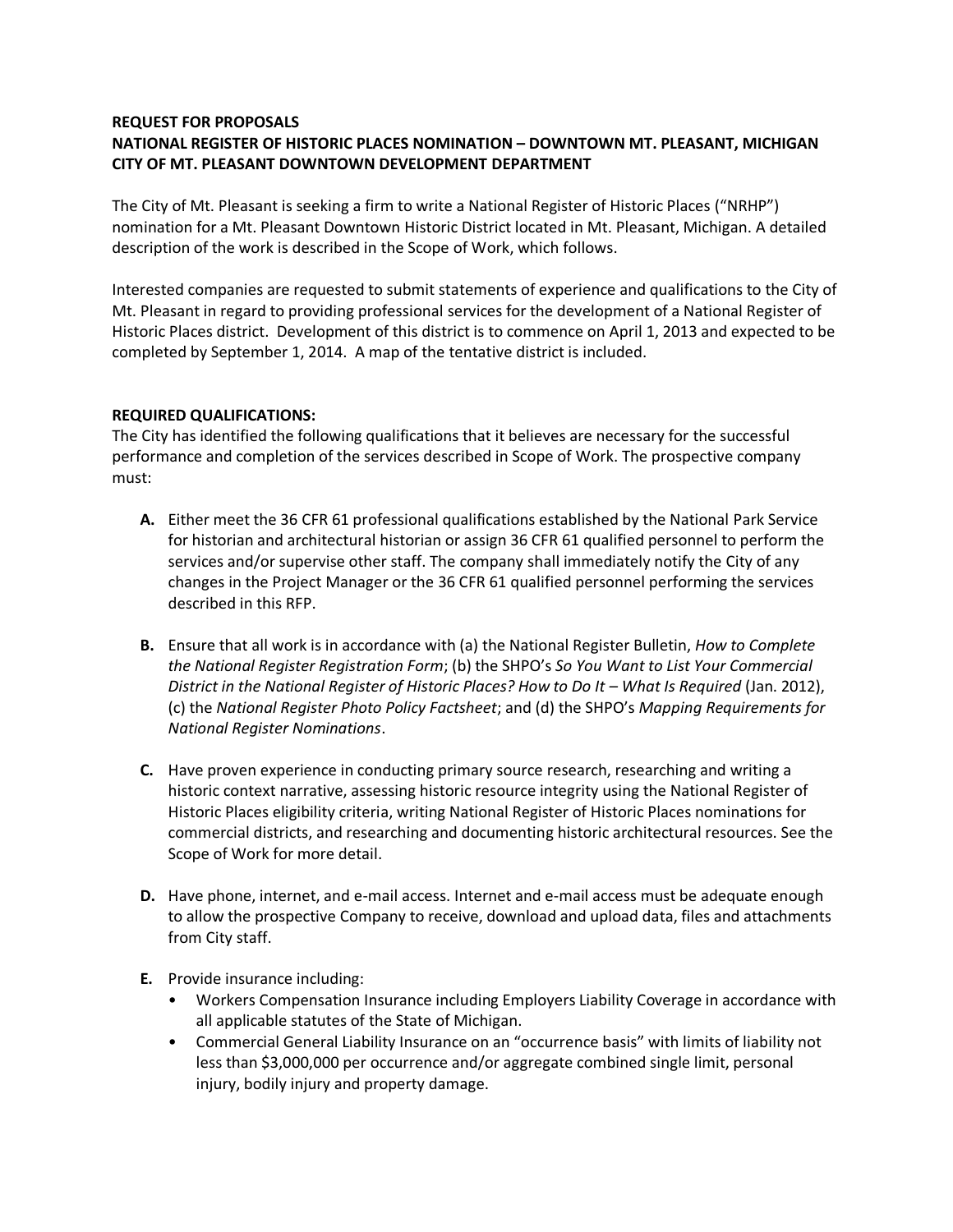• Professional Liability Insurance for the life of the contract with limits of liability not less than \$5,000,000 per occurrence and/or aggregate combined single limits, and errors and omissions.

## **SCOPE OF WORK**

## **A. Overview**

**1.** The City of Mt. Pleasant is seeking proposals to prepare a National Register of Historic Places nomination for a Mt. Pleasant Downtown Historic District in Mt. Pleasant, Michigan.

## **B. Objectives, Tasks & Activities, and Deadlines**

- **1.** Prepare the NRHP nomination materials for the Mt. Pleasant Downtown Historic District in accordance with (a) the National Register Bulletin *How to Complete the National Register Registration Form*; (b) the SHPO's *So You Want to List Your Commercial District in the National Register of Historic Places? How to Do It – What Is Required* (Jan. 2012), (c) the *National Register Photo Policy Factsheet*; and (d) the SHPO's *Mapping Requirements for National Register Nominations*.
- **2.** The preliminary Project Area for this district are indicated at the end of this document.

## **C. Activities/Responsibilities Necessary to Complete Scope of Work. To achieve the objectives, the company shall perform the following activities:**

- **1. Boundary Recommendation.** Review, in consultation with the City of Mt. Pleasant and SHPO, at an early stage in the project, the above-defined preliminary project area. If deemed appropriate, include any properties outside the defined preliminary project area that should become part of the contiguous district. Recommend to the City specific final boundaries, illustrated with a map, along with a rationale in writing, for the selected boundaries.
- **2. Survey and NRHP Nomination.** Prepare a complete inventory of all resources in the district and complete set of NRHP nomination materials. Prepare the nomination's description and significance statements in accordance with the contents and format requirements provided by the *SHPO's So You Want to List Your Commercial District in the National Register of Historic Places? How to Do It – What Is Required. The* description statement shall include an inventory of all resources. The inventory entries shall follow the requirements set forth in the SHPO's *So You Want to List Your Commercial District in the National Register of Historic Places? How to Do It – What Is Required*. Sources of information specific to a particular property, such as newspaper references, shall be listed with the inventory entry.
- **3. Public information meetings.** (1)Present to City Boards and Commissions an overview of the reasoning for the NRHP Nomination and the process; and (2) present NRHP nomination to the local community approximately 3-6 weeks prior to the presentation to the State Historic Preservation Review Board ("Review Board").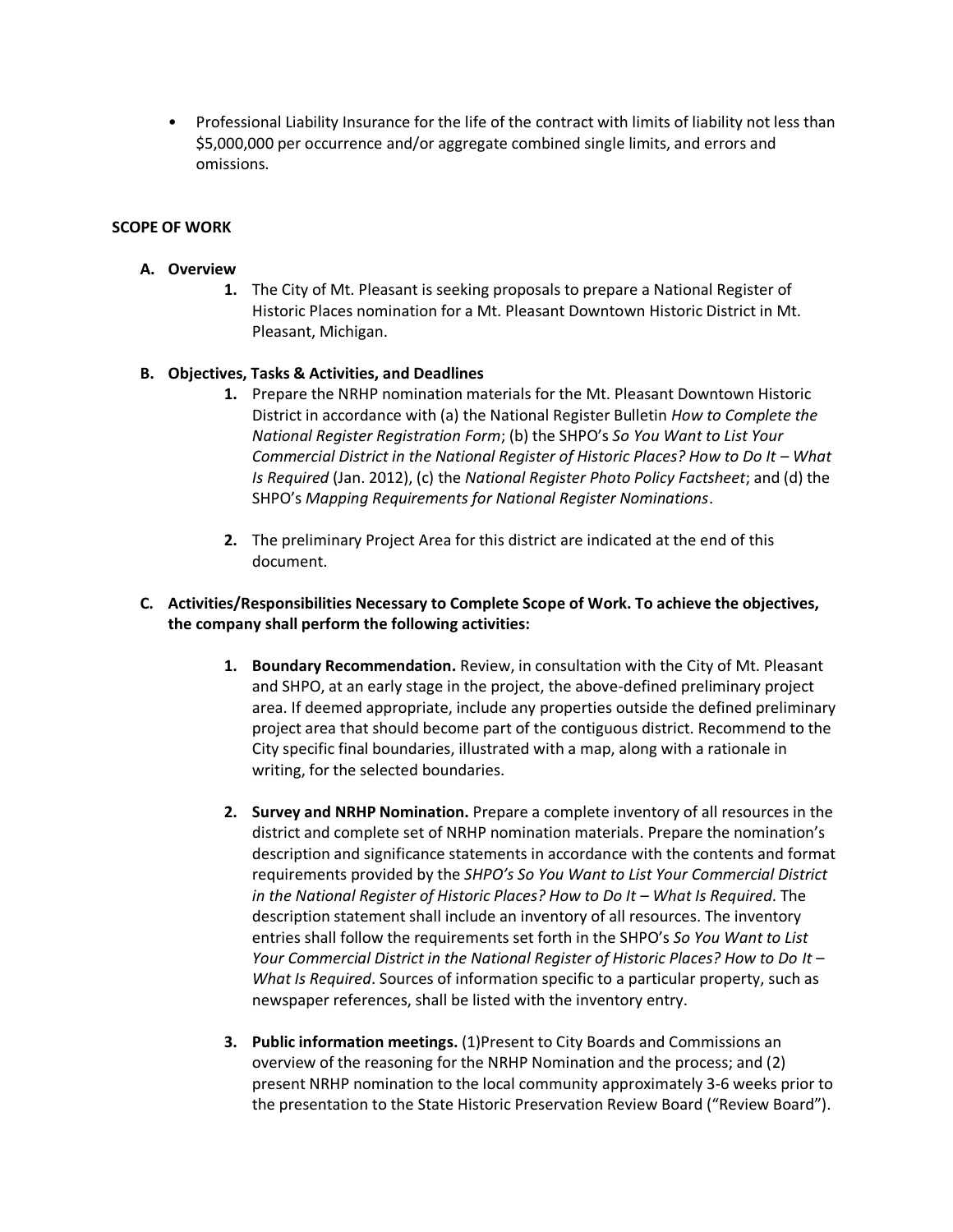- **4. Presentation to State Historic Preservation Review Board.** Present the NRHP nomination to the Review Board at the end of the project.
- **5. Provide quarterly status reports.**
- **6. Provide a final Project Completion Report.**

### **PRODUCTS**

Products shall include:

- **1.** One (1) paper printout of the final version of the NRHP nomination form NPSForm 10-900. The NPS Form 10-900 template used shall be the newest version available from the National Park Service. The final version shall be grammatically correct and typo-free.
- **2.** One (1) CD containing the final version of the nomination form in Word 2000 or newer version of Word as agreed upon by the City.
- **3.** One (1) USGS map for the area illustrating, as per the NRHP requirements, the district boundaries and with the appropriate UTM references labeled in pencil.
- **4.** Three (3) paper originals of a district map or series of maps meeting the SHPO's mapping requirements as stated in *Mapping Requirements for National Register Nominations*. The final district maps shall be printed on white archival paper only. Mylar or mylar-like materials are unacceptable. The map(s) should be  $8 \frac{1}{2} \times 11$  inches in size, if possible. Map sheets larger than 11 x 17 inches are unacceptable.
- **5.** One (1) CD-R containing a set of the final district maps in PDF format.
- **6.** Two (2) sets of labeled photographs meeting the specifications set forth in the National Register Photo Policy Factsheet (5 x 7 inch prints are required).Provide at least twenty (20) different views made from color electronic images. Provide two originals of each. The photographs shall be primarily streetscape views and together provide coverage from all parts of the district.
- **7.** Two (2) CD-Rs containing color images to be used for the nomination photographs, as well as the presentation to the Review Board. Image files shall be named according to the National Register Photo Policy Factsheet requirements. Both CD-Rs (CD-R 1 and CD-R 2) shall contain the same color images used in making the nomination's photographic prints; however, images shall be stored using different formats on each CD-R. CD-R 1 shall contain images in .tif format and in all other respects meet the requirements set forth in the National Register Photo Policy Factsheet (to accompany the nomination submission to the NRHP). The digital camera resolution used must be at least two megapixels (1200 x 1600 pixel image) at 300 dpi; six megapixels (2000 x 3000 pixel image) at 300 dpi is preferred (these are the same standards set forth in the NRHP Photo Policy Factsheet). CD-R 2 shall contain the same color images as CD-R 1 but images shall be inserted into a blank PowerPoint presentation (for use at the Review Board meeting). CD-R 2's PowerPoint presentation shall also include an image of each district map as its first image(s).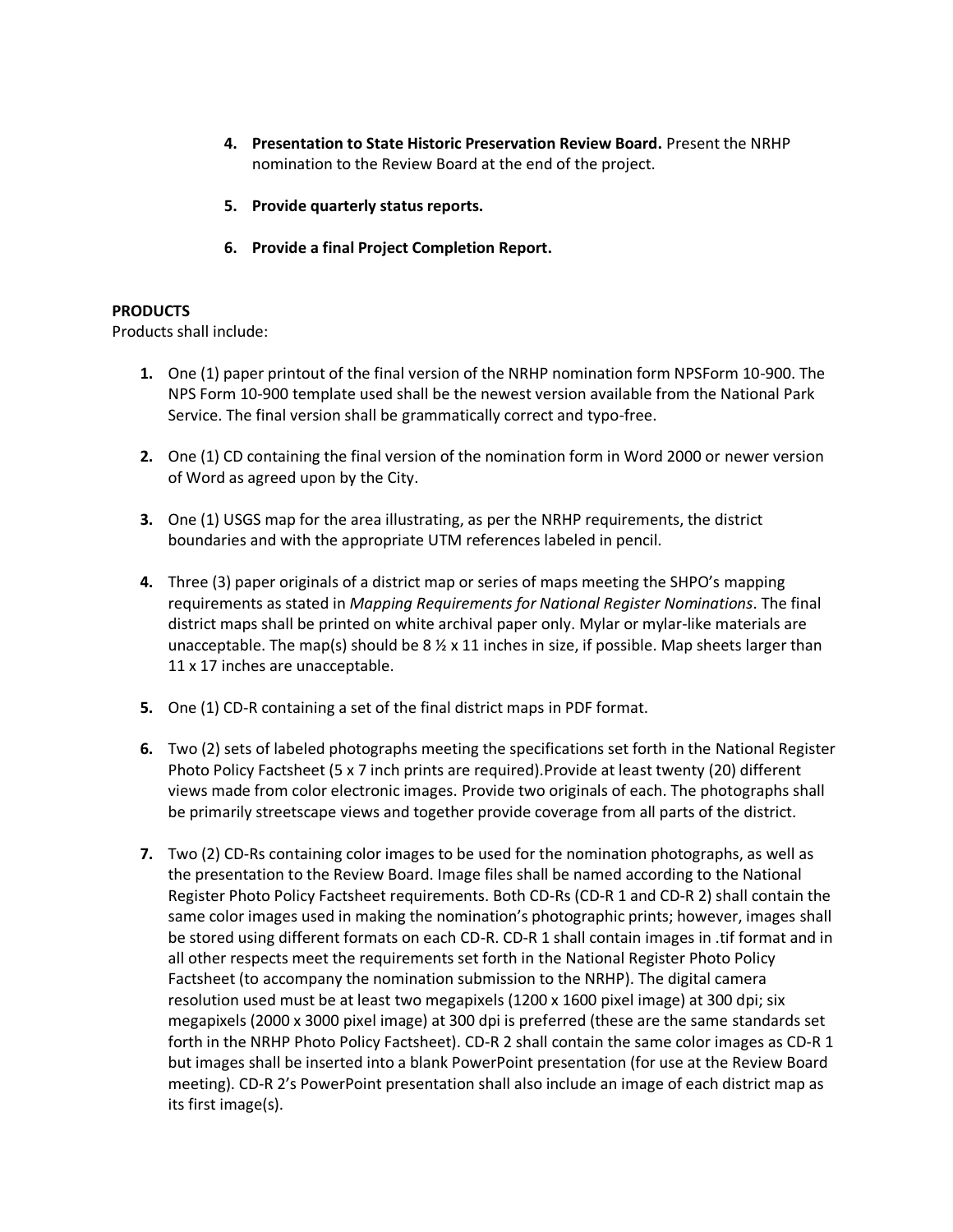- **8. Survey Images.** In addition to the CD-Rs 1 and 2 above, provide one (1) CD-R containing color images (stored in .jpeg format) of all buildings and other resources within the final district boundaries. Building images shall include as many views of each building's facades and details as necessary to clearly document the building per the survey instructions in the SHPO's *So You Want to List Your Commercial District in the National Register of Historic Places? How to Do It – What Is Required*. The digital camera resolution used must be at least two megapixels (1200 x 1600 pixel image) at 300 dpi; six megapixels (2000 x 3000 pixel image) at 300 dpi is preferred (these are the same standards set forth in the NRHP *Photo Policy Factsheet* for the .tif images). Image files shall be named according to the following protocol: Street name Street direction (N, S, E, W) Address number (use 4 digits, 0001 etc.) Image number (01 etc.) where there are multiple images for the same property. For example, the final file name for the first of several image files for 100 South Main Street should appear as MainStreet\_S\_0100\_01.
- **9. Property Owner Notification List.** The list shall include all district properties (or parcels), including ones with no buildings on them, by street and house number, with each address followed by the name and mailing address of its owner. The list shall be provided in Microsoft Excel using the following categories: First Name, Last Name, Professional Title, Company or Organization, Address 1, Address 2, City, State, Zip Code. For privately owned properties, list the name of the owner to be notified. For public and institutional properties, or corporate owned properties, include the name and title of the appropriate official to be notified. The list shall be prepared late in the project to ensure that the list of owners is as up-to-date as possible and shall be provided to the City two months prior to the Review Board meeting at which the nomination will be presented.
- **10. Interested Persons.** Provide in Microsoft Excel a list of public officials and other interested persons who should be notified of the nomination. Include the name, title, and mailing address of the mayor and the chairperson of the county board of commissioners, together with the names and mailing addresses of any other interested persons or agencies which should be notified, such as the planning commission, historical society, and chamber of commerce.
- **11. Research Notes.** A copy of all source materials used in preparation of the nomination. Notes made from interviews must clearly identify the interviewer, the persons interviewed (with addresses), and the dates of the interviews. Excerpts from books and newspapers, copies of letters and notes, etc., shall be used to check the accuracy of the nomination text as needed, as well as placed on file at the City for future research and study.
- **12. Quarterly Status Reports.** Provide quarterly status reports using the form provided by the City. Status reports will include:
	- a. Title sheet identifying the project, contract number, and name and address of the **Contractor**
	- b. Names and titles/responsibilities of the project manager and persons working on the project, including any subcontractors
	- c. A financial report of expenditures to date including any changes to approved budget or approved work schedule
	- d. A written summary of progress outlining the work accomplished during the reporting period. Problems, real and anticipated, or any significant deviation from the agreed-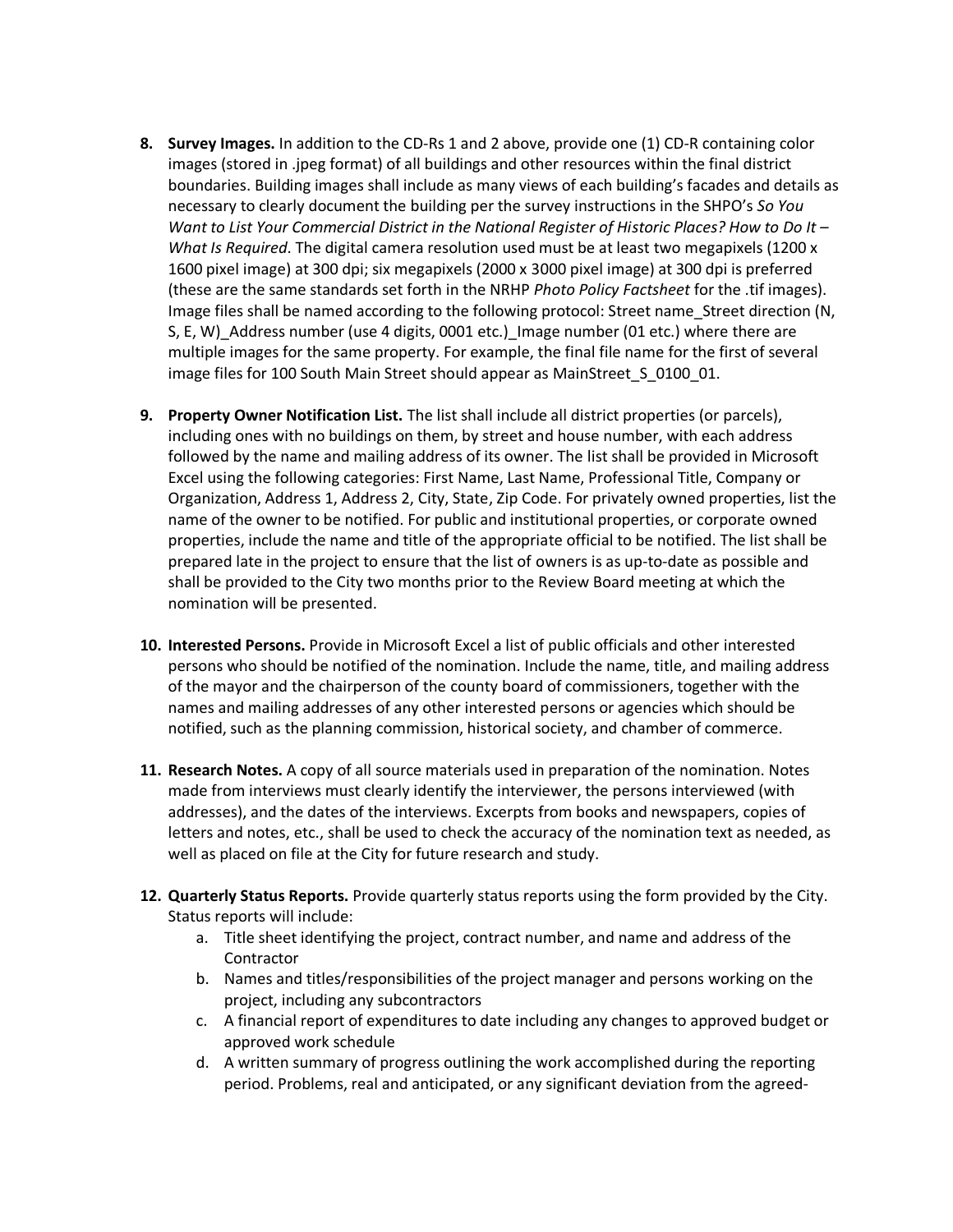upon work plan should be brought to the attention of the Downtown Development Director.

- **13. Public Information Meeting.** Hold two (2) public information meetings to acquaint the district property owners, public officials, and general public with the nomination project and its results. The meetings, which should include a PowerPoint presentation, shall mmarize the following: the project, the NRHP nomination process, an overview of the district's historic significance as set forth in the nomination, and an explanation of the benefits of the downtown being listed in the NRHP.
- **14. Project Completion Report.** The Company shall provide a brief professional quality report that includes the following:
	- a. A title sheet identifying the project, contract number, and name and address of the Company;
	- b. The names and titles/responsibilities of the project manager and persons working on the project, including any subcontractors;
	- c. The budget for the project; and
	- d. A written narrative summary of the project and its outcome including an outline of the methodology used, evaluation of the project results, and a summary of what worked and what should be done differently. Two copies of the final summary report shall be submitted to the City that includes 1) one printed copy and 2) one electronic version of the report in Word 2000.

# **DEADLINES FOR COMPLETING OBJECTIVES.**

All activities must be completed within eighteen (18) months from the date of contract execution.

## **STANDARDS FOR PERFORMANCE**

The Company shall perform the tasks/activities and complete the objectives in accordance with the following standards:

- a. Either meet the 36 CFR 61 professional qualifications established by the National Park Service for historian and architectural historian or assign 36 CFR 61 qualified personnel historian and architectural historian to perform the services and/or supervise other staff.
- b. The company shall immediately notify the City of any changes in the Project Manager or the 36 CFR 61 qualified personnel performing the services described in this RFP.
- c. All work must meet the appropriate standards as set forth in the National Register Bulletin, *How to Complete the National Register of Historic Places Registration Form*, the *National Register Photo Policy Factsheet*, the SHPO's *So You Want to List Your Commercial District in the National Register of Historic Places? How to Do It – What Is Required*, and the SHPO's *Mapping Requirements for National Register Nominations*.
- d. The project will require travel to the site.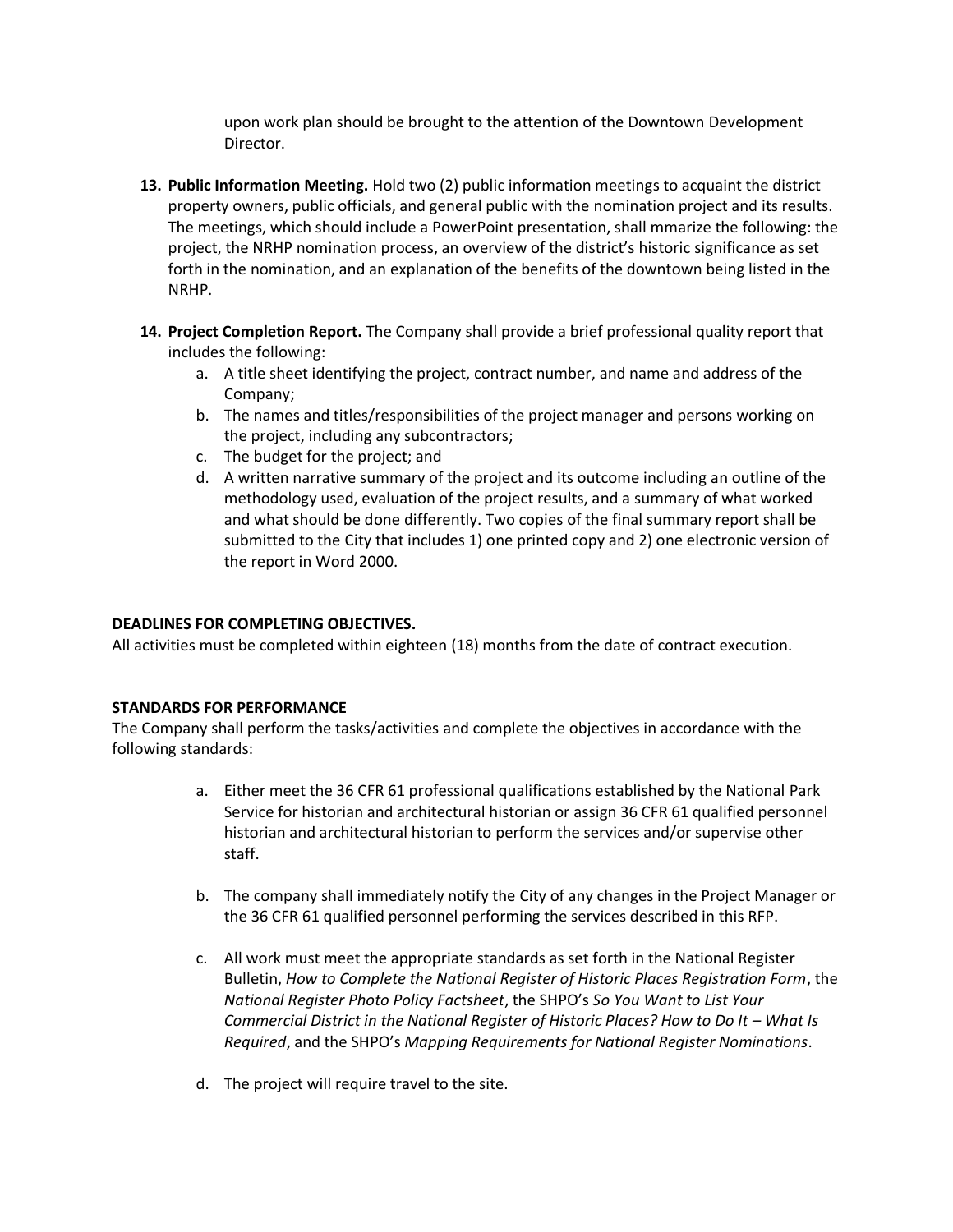#### **SELECTION PROCESS**

Firms will be ranked on experience, cost, methodology and qualifications; including but not limited to: previous, similar National Register of Historic Places districts, key personnel qualifications, availability, and ability to meet federal and State of Michigan Historic Preservation Office requirements.

## **IMPORTANT INFORMATION REGARDING QUESTIONS ABOUT THIS RFP!**

Any questions relative to the scope of services must be submitted by e-mail to msponseller@mtpleasant.org. Questions must be received by noon on Friday, February 15, 2013. Answers will be posted as questions are received.

Please visit http://www.mt-pleasant.org to receive up-to-date information regarding this RFP including answers to all questions submitted. It is the responsibility of the bidders to check the website for new questions and answers prior to submitting bids. The names of vendors submitting questions will not be disclosed. Personal visits and phone calls will not be allowed.

As stated below, proposals will be due by 1:30 p.m., on Tuesday, February 19, 2013. It is the intent of the city to interview the highest-scored firm by Friday, February 22, 2013 and develop a contract with that firm deemed most qualified by Friday, March 1, 2013, to be approved by the City Commission on Monday, March 11, 2013. These dates are not final and may change depending on the best interests of the City of Mt. Pleasant.

## **SUBMITTAL INSTRUCTIONS**

Qualifications Based Selection – The City of Mt. Pleasant staff will review all Qualification Packages submitted for this project. To be considered as a qualified respondent, three copies of the Proposal Package must be submitted in a sealed envelope and clearly marked RFP: NATIONAL REGISTER OF HISTORIC PLACES DISTRICT – DOWNTOWN MT. PLEASANT, MICHIGAN, and received by the City of Mt. Pleasant at the City Clerk's Office address listed below by 1:30 p.m., Tuesday, February 19, 2013. Proposal packages must be mailed or delivered to the following address:

City Clerk's Office 320 West Broadway Street Mt. Pleasant, MI 48858-2447 (989) 779-5361

Any packages received after this date and time will be deemed unresponsive. The city reserves the right to accept or reject any and all proposals, to re-solicit proposals, to waive any irregularities, to negotiate pricing and to select the proposal deemed to be in the best interests of the city. Issuance of this RFP does not obligate the City to award a contract nor is the city liable for any costs incurred by the proponent in the preparation and submittal of the proposal.

All proposals must include the following information in the order stated below: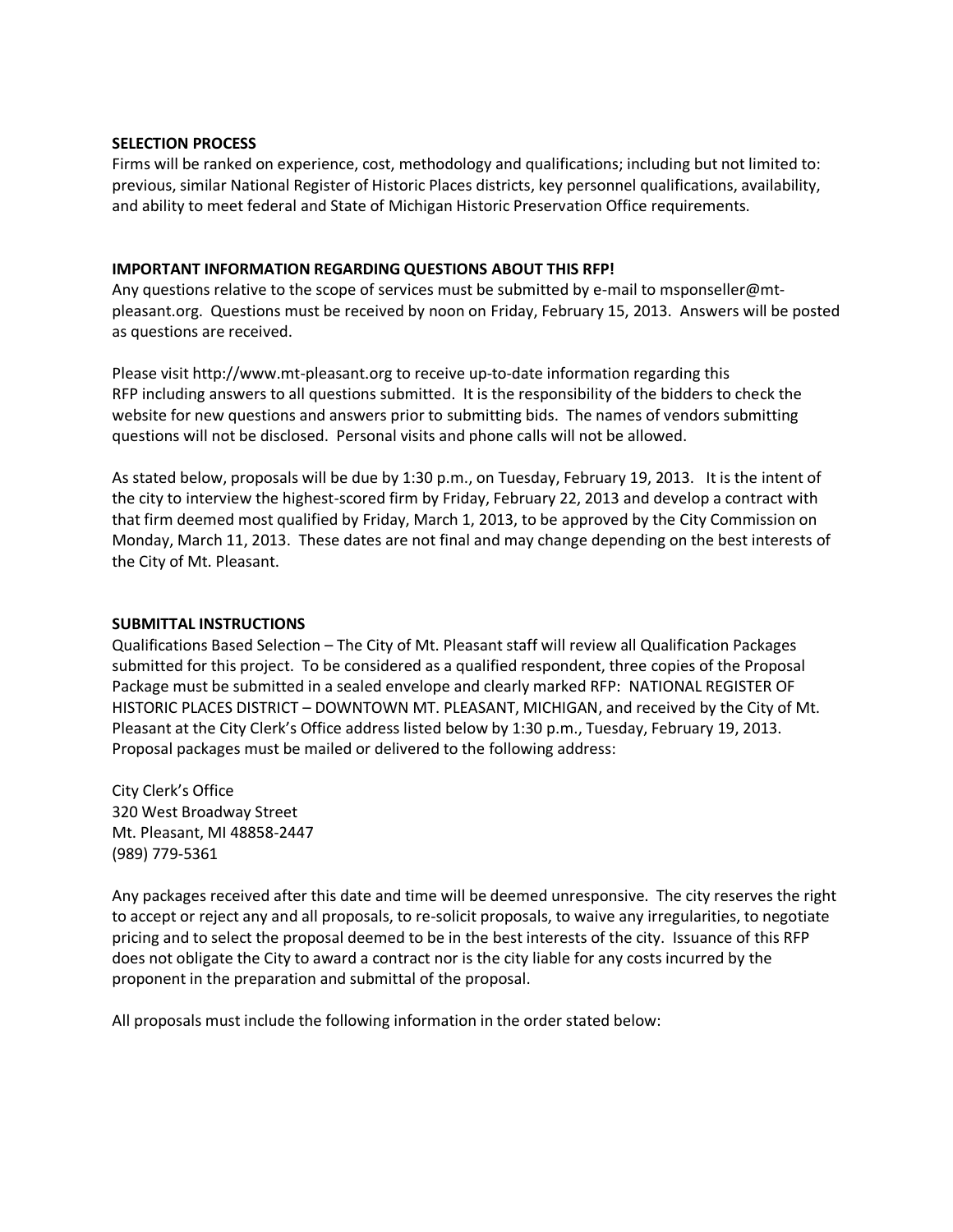#### **PROPOSAL FORMAT**

- **1. COMPANY PROFILE:** Describe the background of your company and why it is qualified to provide the requested services for the City of Mt. Pleasant.
- **2. UNDERSTANDING OF THE PROJECT:** Describe your understanding of the project including a brief overview of your plan on accomplishing the services being requested by the City of Mt. Pleasant.
- **3. PROJECT TEAM:** Describe the qualifications of the key person(s) who will be responsible for providing the requested services. Resumes for key person(s) are required. (Limit resumes to two pages for each key person listed.)
- **4. EXPERIENCE:** Provide evidence of similar, past experience that demonstrates your ability to successfully provide the services being requested in this RFP, including successful National Register of Historic Places Nominations. Include names and contact information from past projects for reference purposes.
- **5. COST:** List standard billing rates along with an estimate of the time involved in creating the design and other documents as requested.

## **FEE NEGOTIATIONS**

At the time of awarding the contract to the successful firm, the City of Mt. Pleasant will negotiate a notto-exceed fee for required services. If the City of Mt. Pleasant and the successful firm cannot agree on a firm cost, the city will solicit a fee from the next highest-scored firm. The city requests to be billed on a monthly basis for any services provided.